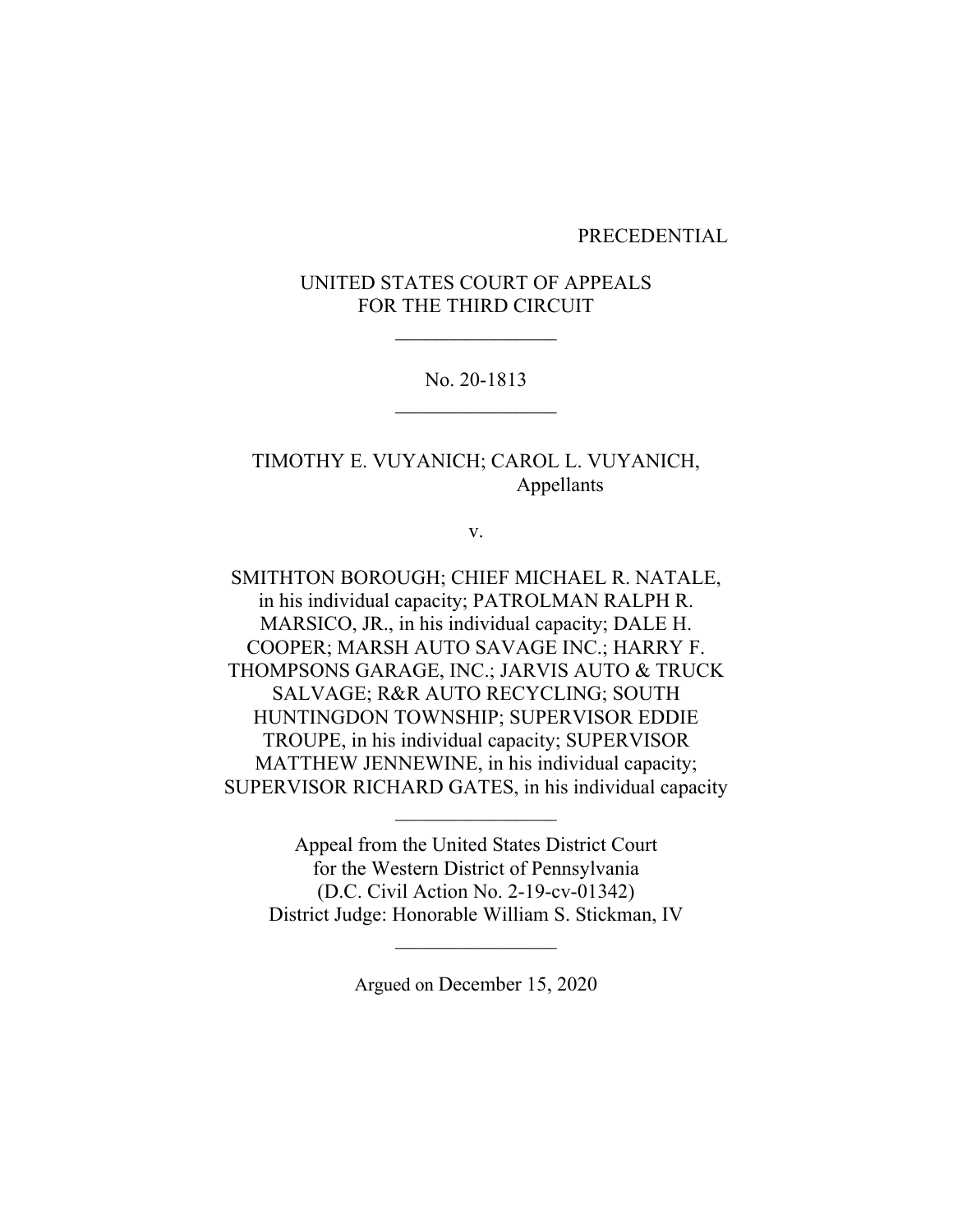### Before: AMBRO, BIBAS, and ROTH, Circuit Judges

(Opinion filed: July 27, 2021)

Alexander W. Brown **[Argued]** Bernard P. Matthews, Jr. Meyer Darragh Buckler Bebenek & Eck 40 North Pennsylvania Avenue, Suite 410 Greensburg, PA 15601 *Counsel for Appellants*

Suzanne B. Merrick **[Argued]** Thomas Thomas & Hafer U.S. Steel Tower 600 Grant Street, Suite 2600 Pittsburgh, PA 15219 *Counsel for Appellees Borough of Smithton, Chief Michael R. Natale, and Patrolman Ralph Marsico, Jr.*

Adam R. Gorzelsky 101 North Main Street, Suite 106 Greensburg, PA 15601 *Counsel for Appellee Harry F. Thompson's Garage Inc.*

John P. Morgenstern Penelope B. O'Connell O'Hagan Meyer 1500 Market Street East Tower, 12th Floor Philadelphia, PA 19102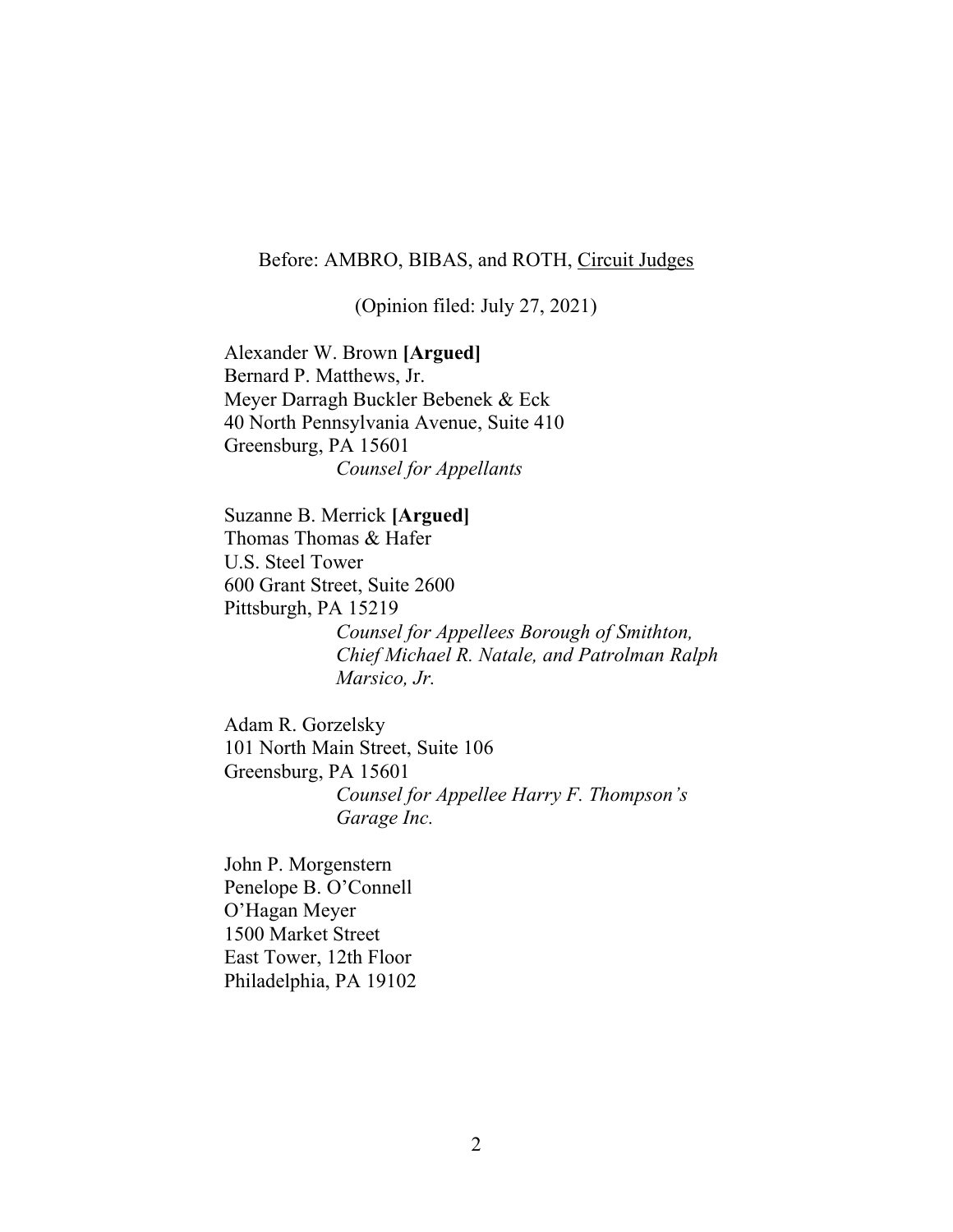*Counsel for Appellee Jarvis Auto & Truck Salvage*

Dennis J. Mulvihill [**Argued**] William C. Robinson, III Amy V. Sims Robb Leonard & Mulvihill 500 Grant Street BNY Mellon Center, Suite 2300 Pittsburgh, PA 15219

*Counsel for Appellees Township of South Huntingdon, Supervisor Eddie Troupe, Supervisor Matthew Jennewine, Supervisor Richard Gates*

### OPINION OF THE COURT

 $\mathcal{L}_\text{max}$ 

### AMBRO, Circuit Judge

Two homeowners allegedly treated their property as a junkyard. This resulted in misdemeanor criminal charges against one of the homeowners for creating a public nuisance. The surrounding borough sought to clean up the property while the charges were pending, and a Pennsylvania state court judge authorized the borough to do so after giving the homeowner a brief window to collect any belongings he wished to keep. The homeowners failed to retrieve their possessions during this window, and thereafter the borough and other affiliated entities hauled away the vehicles and other items that were strewn throughout the yard. In an effort to obtain damages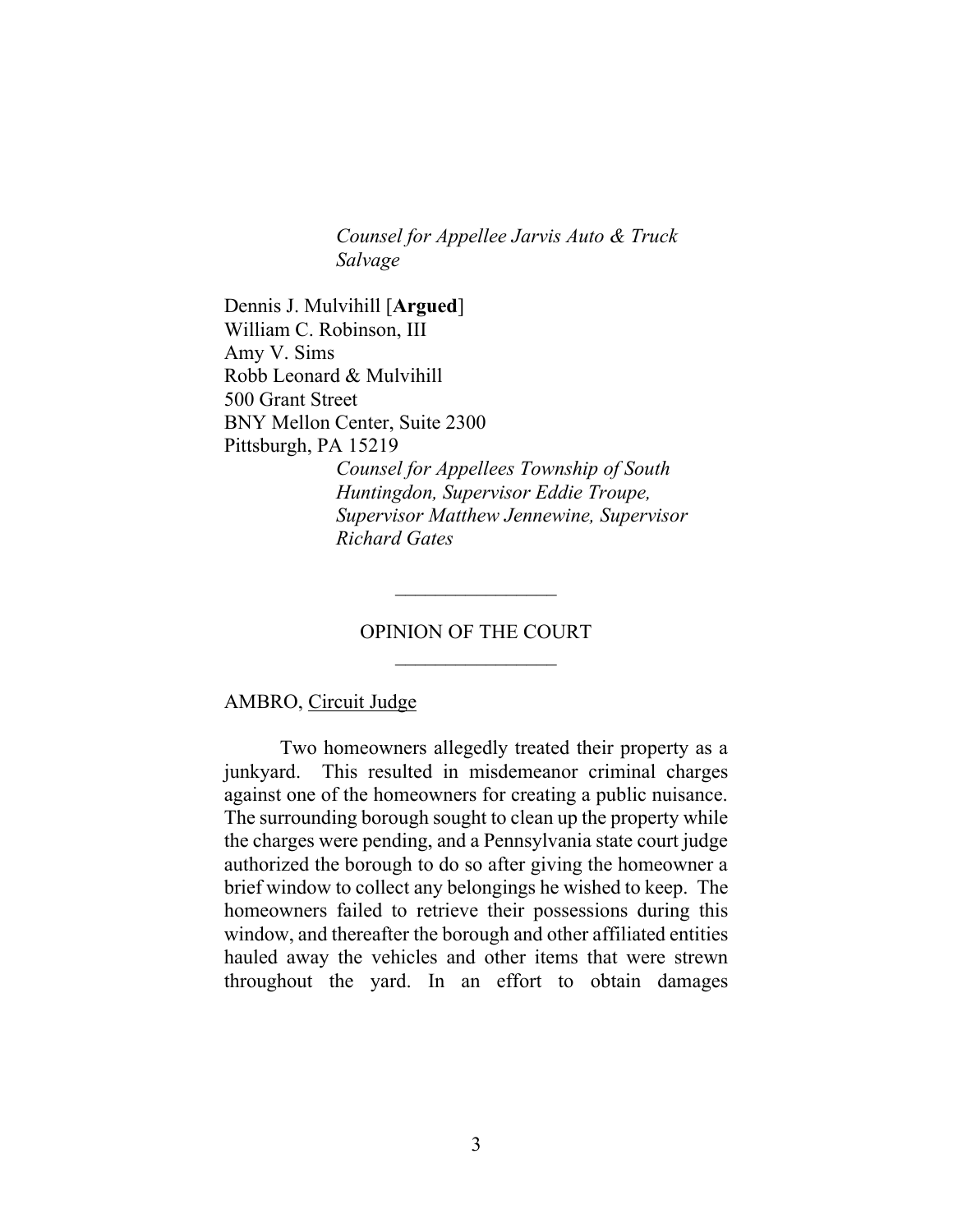compensating them for their seized property, the homeowners filed suit in federal court, alleging violations of the United States Constitution and state law.

The District Court dismissed the complaint, holding it lacked jurisdiction under the *Rooker-Feldman* doctrine, which precludes federal district courts from exercising jurisdiction over appeals from unfavorable state court judgments typically a task reserved for the United States Supreme Court. But that Court has repeatedly emphasized that the doctrine is a narrow one that defeats federal subject-matter jurisdiction only under limited circumstances. And we have a precise fourpronged inquiry for when *Rooker-Feldman* should be invoked. When even one of the four prongs is not satisfied, it is not proper to dismiss on *Rooker-Feldman* grounds. Because this case does not satisfy all four prongs, we reverse.

In so holding, we do not suggest that federal cases implicating matters previously litigated in state court should automatically survive a motion to dismiss. Far from it: there are many other principles, including claim and issue preclusion, that may doom such federal claims. But many of those principles are non-jurisdictional, and courts should be wary of finding a *Rooker-Feldman* jurisdictional issue where none exists.

#### **I. Facts and Procedural History**

Timothy E. Vuyanich and his mother, Carol L. Vuyanich, reside at a property in Smithton, Pennsylvania they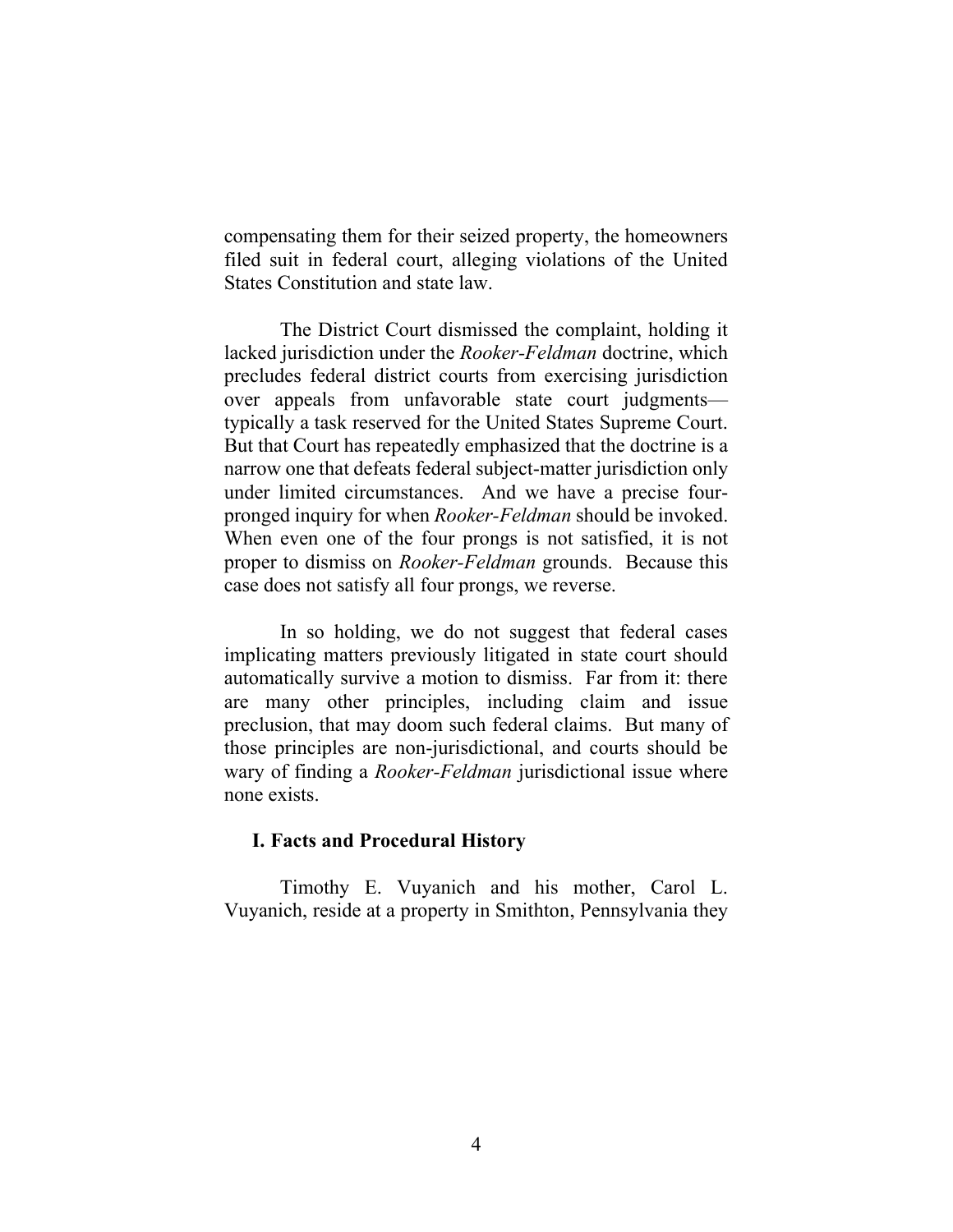own jointly. 1 Their property straddles two municipal corporations in Westmoreland County, Pennsylvania: Smithton Borough (the "Borough") and South Huntingdon Township (the "Township"). The latter gave the former jurisdiction to enforce its ordinances on the Vuyanich property.

In July 2018, the Borough brought misdemeanor criminal charges against Timothy for abandoning inoperable vehicles, old appliances, and other trash on and around his property, in violation of local ordinances and state statutes. This was not Timothy's first run-in with local authorities; he had received multiple prior citations for keeping his motor vehicles in a nuisance condition but had allegedly refused to dispose of them. Borough officials claim the property had been in an "offensive condition" since at least 2014, and that neighbors had complained the "junk" smelled bad, attracted snakes and rats, presented dangers to small children, and was an eyesore that might lower the value of their homes. App. at 92.

Apparently impatient to have the property cleaned without waiting "months and months for the criminal charges to work their way through court," the Borough and the District Attorney's office agreed to seek the state criminal court's assistance in the meantime to get the job done. App. at 99– 100. The Vuyaniches' complaint references minutes from a January 2019 meeting at which the Borough council apparently "talked about not telling Vuyanich what is happening beforehand, so that he doesn't remove items." App. at 34, 84.

<sup>&</sup>lt;sup>1</sup> Because Timothy and Carol share a last name, we use their first names when referring to them individually and refer to them collectively as "the Vuyaniches."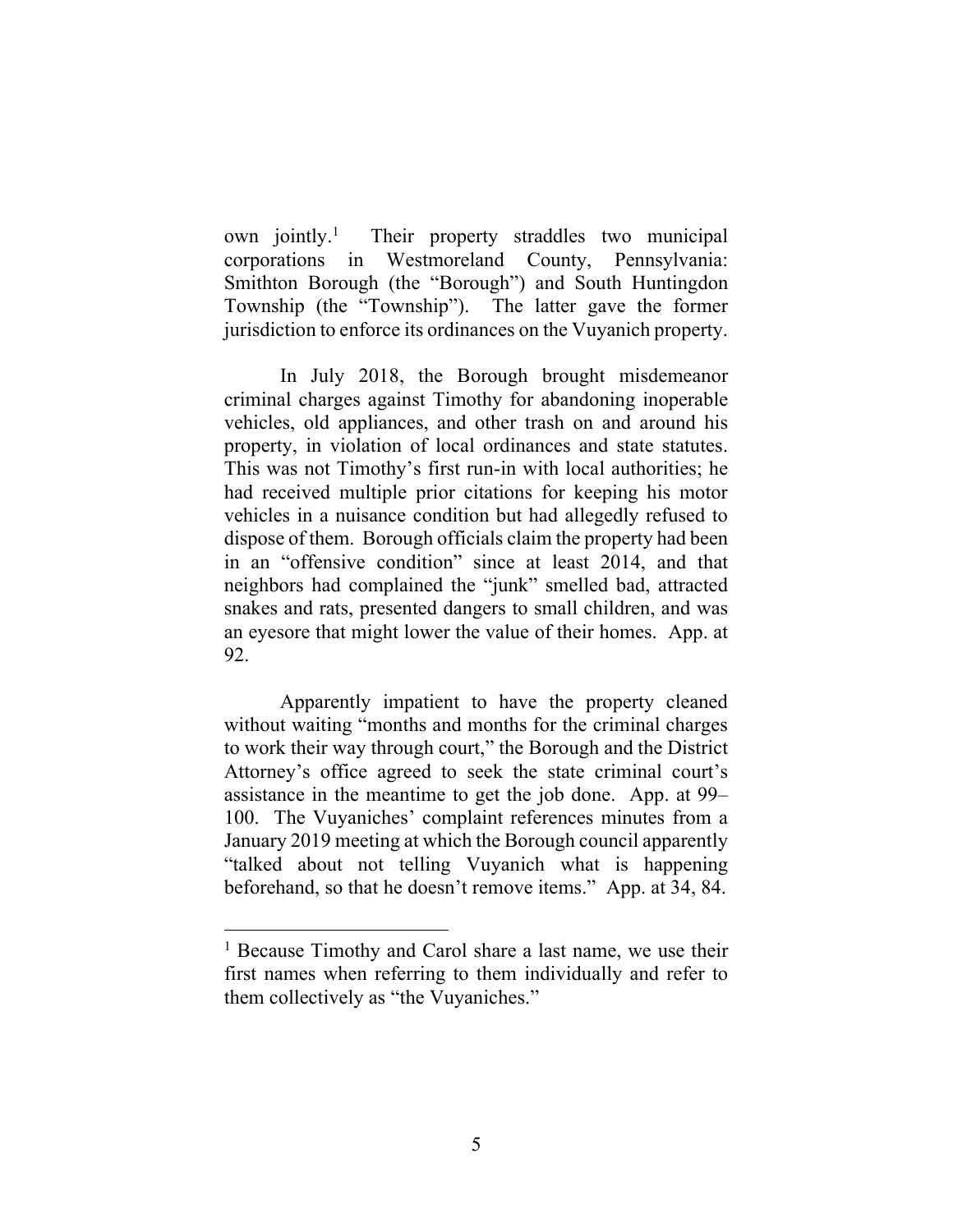In June 2019, a state court judge held a status conference on Timothy's criminal case, at which Timothy, his public defender, an assistant district attorney, and Borough police chief Michael R. Natale appeared. The parties discussed the best means for cleaning up the property—a topic Timothy claims he was not adequately warned would be discussed. Natale represented that, "under the [B]orough ordinance that [Timothy] was originally cited for, the [B]orough has full authority to move in immediately and remediate the problem." App. at 121. The public defender told the judge Timothy needed more time to remove the items he wished to keep, in part because he was in poor health and his mobility was limited, and the judge agreed he would have 20 days to do so. But the judge also stated that, after the expiration of 20 days, "the [B]orough will be authorized to go in and start the clean up process." App. at 124.

After the hearing, the state court judge issued an order (the "June 18, 2019 order") continuing the criminal case for 60 days. It explained that this additional time was needed for a Borough "contractor to finish clean-up of [the] property [and] to determine [the] total cost" Timothy owed for the clean-up effort. App. at 127. It also provided that Timothy had "20 days to remove his personal items from [the] property." *Id.* It was silent, however, as to which items the Borough was authorized to seize and whether those items could be seized permanently or just temporarily.

On July 9, 2019, 21 days after the state court hearing, the Borough began cleaning the property without the Vuyaniches' permission or a warrant. The cleanup effort continued until early October 2019. Natale and Ralph Marsico, Jr. of the Borough Police Department, along with Township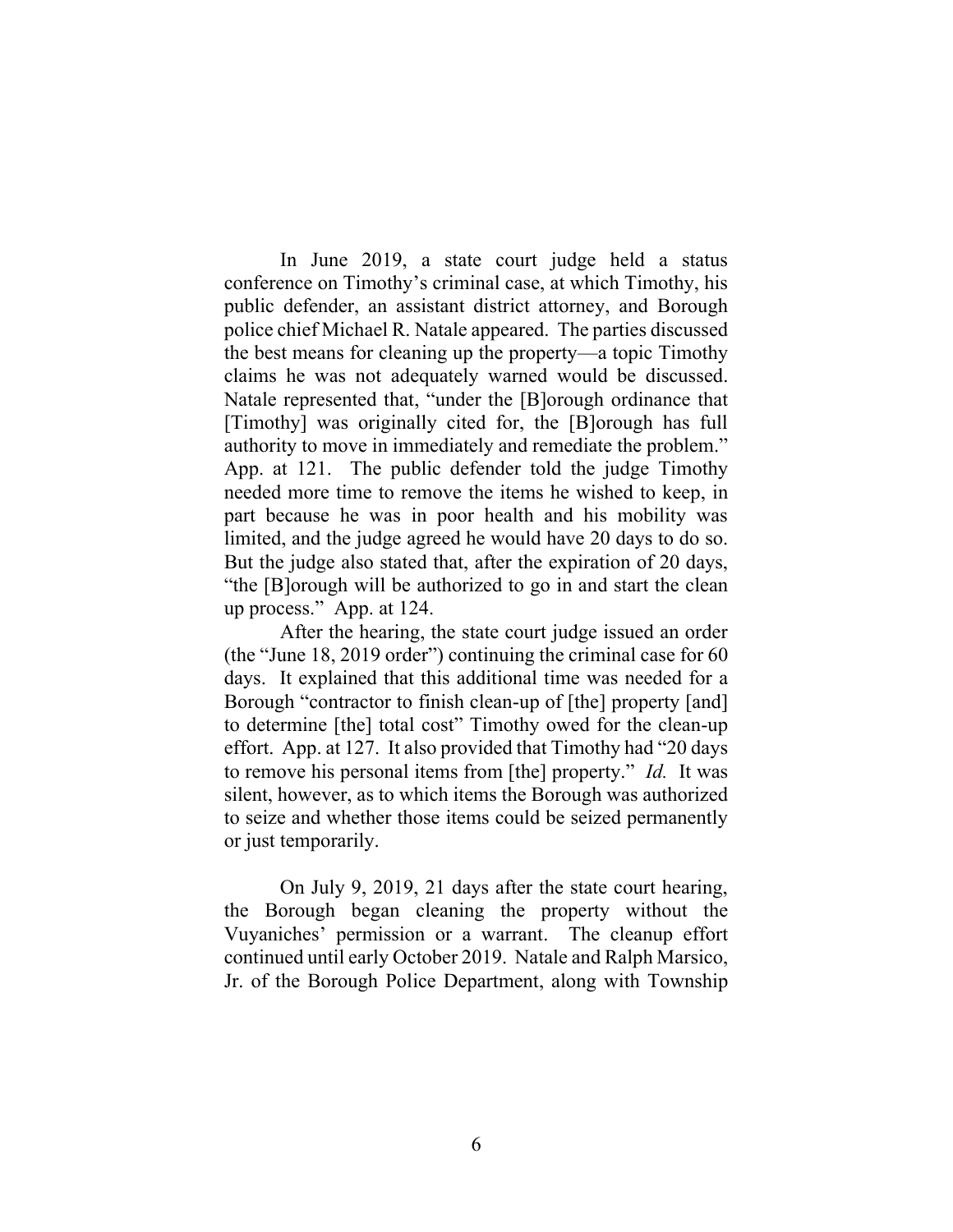Supervisors Eddie Troupe, Matthew Jennewine, and Richard Gates, allegedly participated in this effort, and contractors Dale Cooper, Harry F. Thompson's Garage, R&R Auto Recycling, Jarvis Auto & Truck Salvage, and Marsh Auto Salvage, Inc. were hired to haul away the debris strewn throughout the yard.<sup>2</sup>

The Vuyaniches take issue not only with this "intrusion[]," App. at 65, but also with the manner in which the cleanup was conducted. They claim some of the Defendants entered the "curtilage"<sup>3</sup> area of their yard, coming close to their dwelling, "physically contacting" their private shed, and ignoring the many "no trespassing" signs posted throughout the property. App. at 46. The Vuyaniches further allege Natale told some of the Defendants they could keep, sell, use, scrap, or destroy the items seized from the property without creating an inventory showing which items had resale value or had been destroyed. At least one of the Defendants was apparently able to obtain a small sum (\$110) for scrap metal removed from the property.

Believing some of the removed items to be valuable, the Vuyaniches sent a cease-and-desist letter to a subset of the Defendants in July 2019, threatening to file a federal suit unless the Borough compensated them. An attorney for the Borough responded that they would not get even "one cent." App. at 152. In response, the Vuyaniches made good on their threat, filing a federal suit in October 2019 under 42 U.S.C. § 1983 alleging violations of the Fourth, Fifth, and Fourteenth

<sup>&</sup>lt;sup>2</sup> We refer to this group collectively as "Defendants."

<sup>&</sup>lt;sup>3</sup> The "curtilage" is "the area immediately surrounding and associated with the home." *Florida v. Jardines*, 569 U.S. 1, 6 (2013) (internal quotation marks and citation omitted).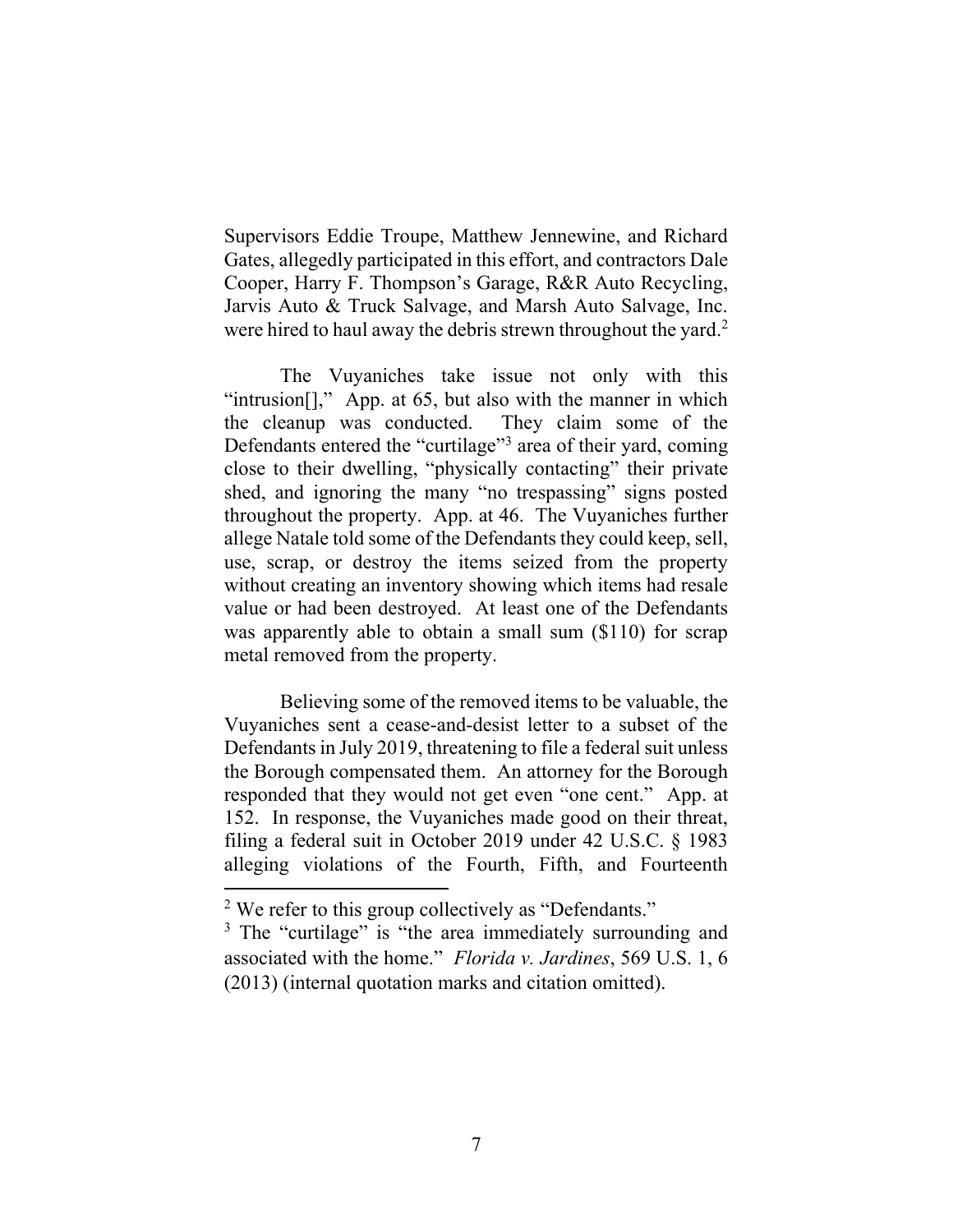Amendments alongside state law claims for conversion and trespass.

Defendants filed motions to dismiss the complaint, which the District Court granted in April 2020, holding that it lacked jurisdiction under the *Rooker-Feldman* doctrine. The Vuyaniches moved to alter the judgment under Federal Rule of Civil Procedure 59(e), which the District Court denied. The Vuyaniches then appealed to us. Shortly thereafter, in May 2020, Timothy was convicted of the public nuisance charge and ordered to pay \$5,100 in restitution for the cost of cleaning up his property.

### **II. Jurisdiction and Standard of Review**

The District Court had federal question jurisdiction over the Vuyaniches' § 1983 claims under 28 U.S.C. § 1331 and supplemental jurisdiction over the related state law claims under 28 U.S.C.  $\S$  1367(a). We discuss the issue of our jurisdiction below, but to the extent we have subject-matter jurisdiction, we exercise it under 28 U.S.C. § 1291. *Great W. Mining & Min. Co. v. Fox Rothschild LLP*, 615 F.3d 159, 163 n.3 (3d Cir. 2010); *see also United States v. Ruiz*, 536 U.S. 622, 628 (2002) ("[A] federal court always has jurisdiction to determine its own jurisdiction."). We exercise fresh review over the District Court's dismissal of the suit under Federal Rule of Civil Procedure 12(b)(1). *Great W. Mining*, 615 F.3d at  $163.4$ 

<sup>4</sup> The Vuyaniches also appeal the District Court's denial of their motion to alter the judgment under Rule 59, which we review for abuse of discretion except for "matters of law, which are subject to plenary review." *Cureton v. Nat'l*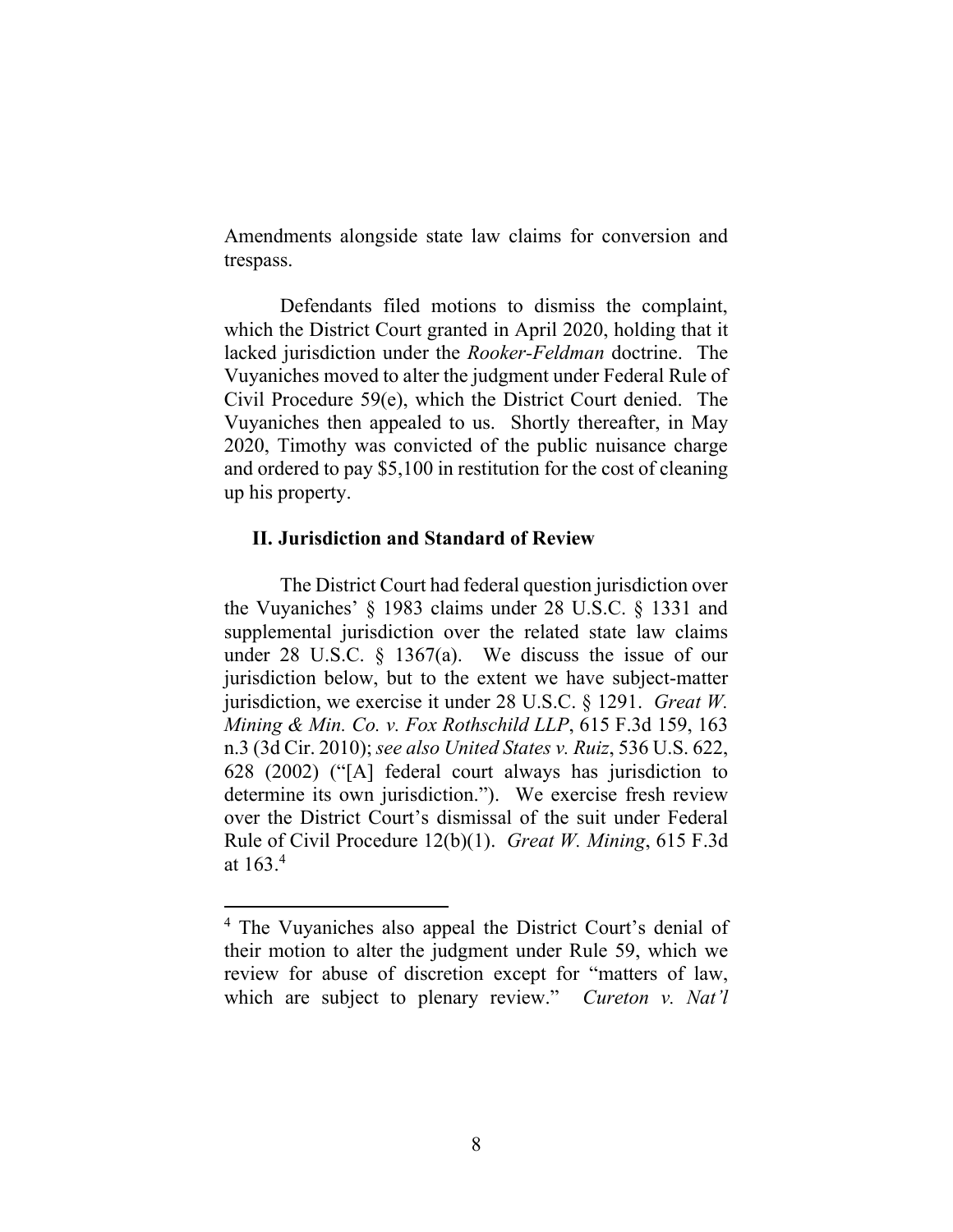# **III. Legal Background**

"In certain circumstances, where a federal suit follows a state suit, the *Rooker–Feldman* doctrine prohibits the district court from exercising jurisdiction." *Id.* at 163–64. doctrine stems from 28 U.S.C. § 1257, which "vests authority to review a state court's judgment solely in th[e] [United States Supreme] Court." *Exxon Mobil Corp. v. Saudi Basic Indus. Corp.*, 544 U.S. 280, 292 (2005). The Supreme Court has relied on this doctrine to defeat federal subject-matter jurisdiction in only two cases, from which it derives its name: *Rooker v. Fidelity Trust Co.*, 263 U.S. 413 (1923), and *District of Columbia Court of Appeals v. Feldman*, 460 U.S. 462 (1983). Both cases were "essentially appeals from state-court judgments." *Great W. Mining*, 615 F.3d at 165.

In the years following *Rooker* and *Feldman*, federal courts sometimes blurred the lines between that doctrine and the principles of issue and claim preclusion. The latter two principles prevent a plaintiff from relitigating issues that were (and claims that were or could have been) litigated and resolved in a prior state court judgment. *See, e.g.*, *Marran v. Marran*, 376 F.3d 143, 152 (3d Cir. 2004) (holding that *Rooker-Feldman* prevents "relitigating in federal court the issues decided in a state court").

*Collegiate Athletic Ass'n*, 252 F.3d 267, 272 (3d Cir. 2001). However, because we reverse the District Court's dismissal of the case in the first instance, we need not address further the denial of the Rule 59 motion.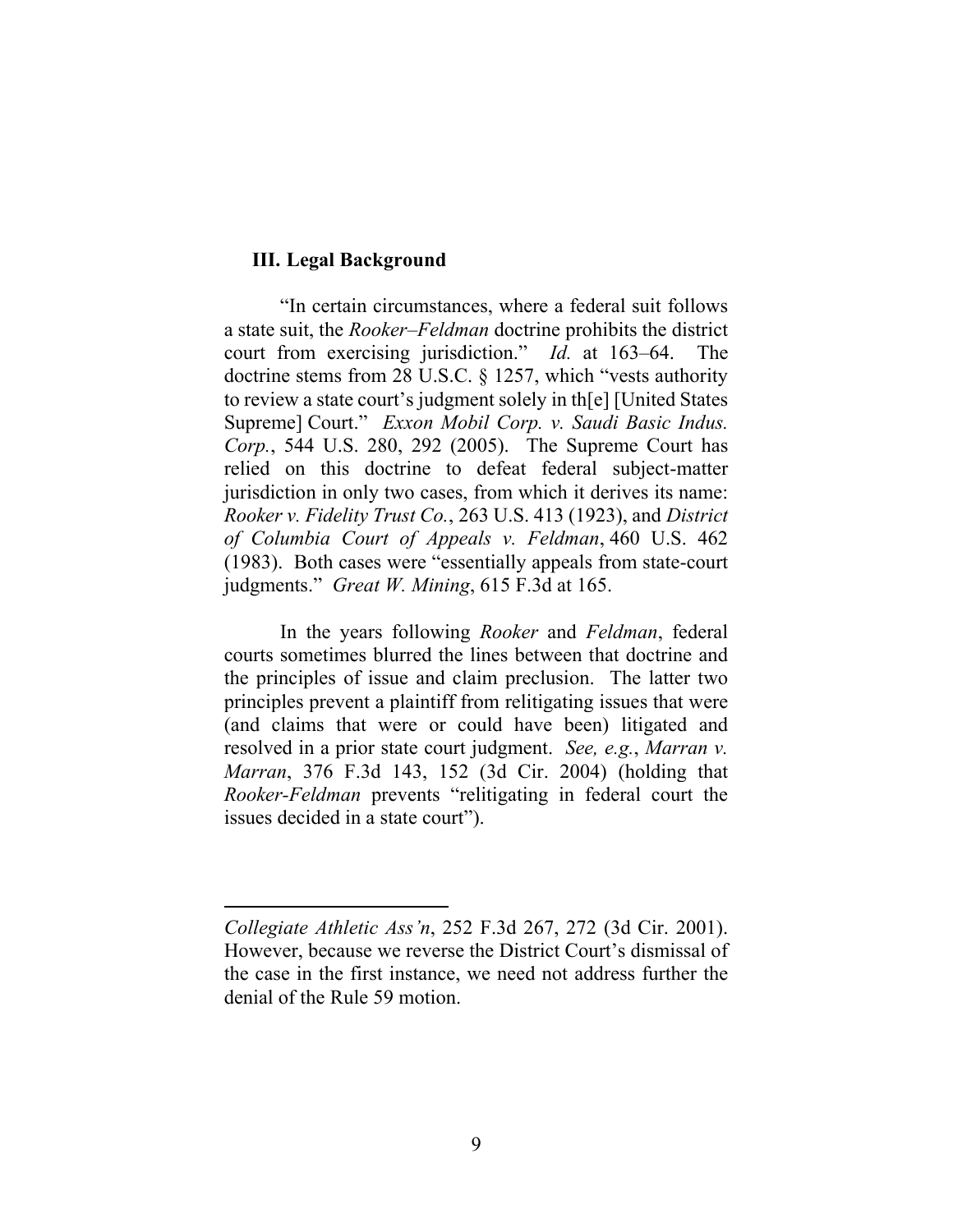Troubled by these developments, in 2005 the Supreme Court observed that lower federal courts had "extend[ed]" the doctrine "beyond the contours of the *Rooker* and *Feldman*  cases, overriding Congress' conferral of federal-court jurisdiction concurrent with jurisdiction exercised by state courts, and superseding the ordinary application of preclusion law under 28 U.S.C. § 1738." *Exxon Mobil*, 544 U.S. at 283. It therefore unanimously reined in *Rooker-Feldman*, making clear it does not defeat jurisdiction "simply because a party attempts to litigate in federal court a matter previously litigated in state court" or even presents a claim that "denies a legal conclusion" a state court has reached. *Id.* at 293 (citation omitted). Nor is *Rooker-Feldman* coterminous with "[c]omity or abstention doctrines." *Id.* at 292. Instead, the Court held, the doctrine "is confined to cases of the kind from which [it] acquired its name: cases brought by state-court losers complaining of injuries caused by state-court judgments rendered before the district court proceedings commenced and inviting district court review and rejection of those judgments." *Id.* at 284. Those cases occupy a "narrow ground." *Id.*; *see also Target Media Partners v. Specialty Mktg. Corp.*, 881 F.3d 1279, 1289–90 (11th Cir. 2018) (Newsom, J., concurring) ("[T]he Supreme Court's *Exxon* decision is best understood as having narrowed what has been called the 'so-called *Rooker-Feldman* doctrine,'... to its barest essence.") (internal citation omitted).<sup>5</sup>

<sup>5</sup> After *Exxon-Mobil*, the late Justice Stevens suggested *Rooker-Feldman* was defunct altogether. *See Marshall v. Marshall*, 547 U.S. 293, 318 (2006) (Stevens, J., concurring) (arguing that an unrelated doctrine should be given "a decent burial in a grave adjacent to the resting place of the *Rooker-*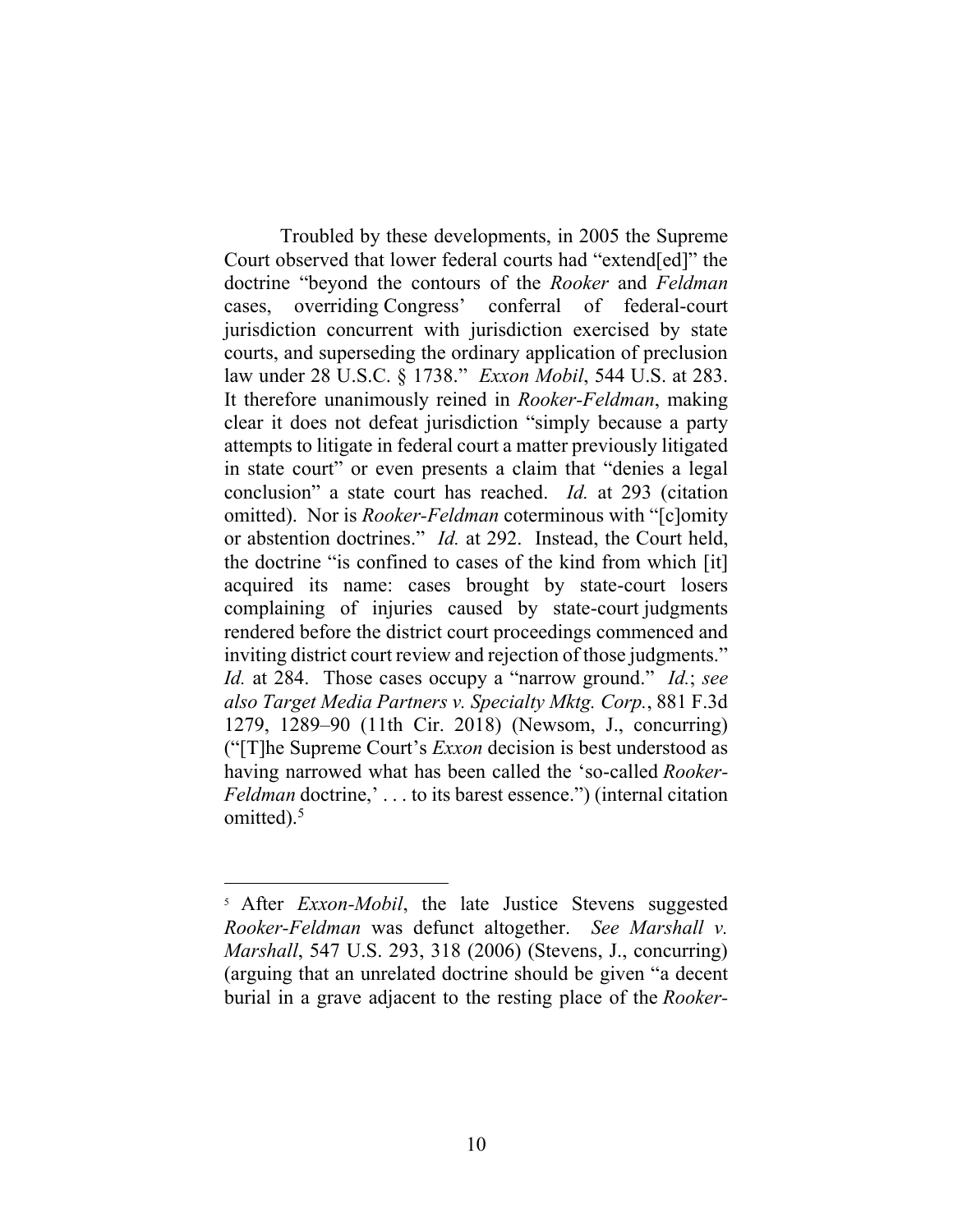As the Supreme Court later explained, the distinction between *Rooker-Feldman* and preclusion is important because

> Congress has directed federal courts to look principally to *state* law in deciding what effect to give state-court judgments. Incorporation of preclusion principles into *Rooker–Feldman* risks turning that limited doctrine into a uniform *federal* rule governing the preclusive effect of state-court judgments, contrary to the Full Faith and Credit Act.

*Lance v. Dennis*, 546 U.S. 459, 466 (2006) (emphasis in original). And *Rooker-Feldman*, unlike claim and issue preclusion, implicates a federal court's subject-matter jurisdiction, meaning it cannot be forfeited or waived, *see United States v. Cotton*, 535 U.S. 625, 630 (2002), and courts must evaluate its applicability *sua sponte* if it is a concern, *see Bracken v. Matgouranis*, 296 F.3d 160, 162 (3d Cir. 2002).

We have translated the Supreme Court's approach to *Rooker-Feldman* into a four-pronged inquiry. To trigger the doctrine, the following requirements must be met: "(1) the federal plaintiff lost in state court; (2) the plaintiff 'complains of injuries caused by the state-court judgments'; (3) those judgments were rendered before the federal suit was filed; and (4) the plaintiff is inviting the district court to review and reject the state judgments." *Great W. Mining*, 615 F.3d at 166 (alterations omitted) (quoting *Exxon Mobil*, 544 U.S. at 284). We have described Prongs 2 and 4 as the "key requirements,"

*Feldman* doctrine"). However, the Supreme Court has not explicitly abolished it.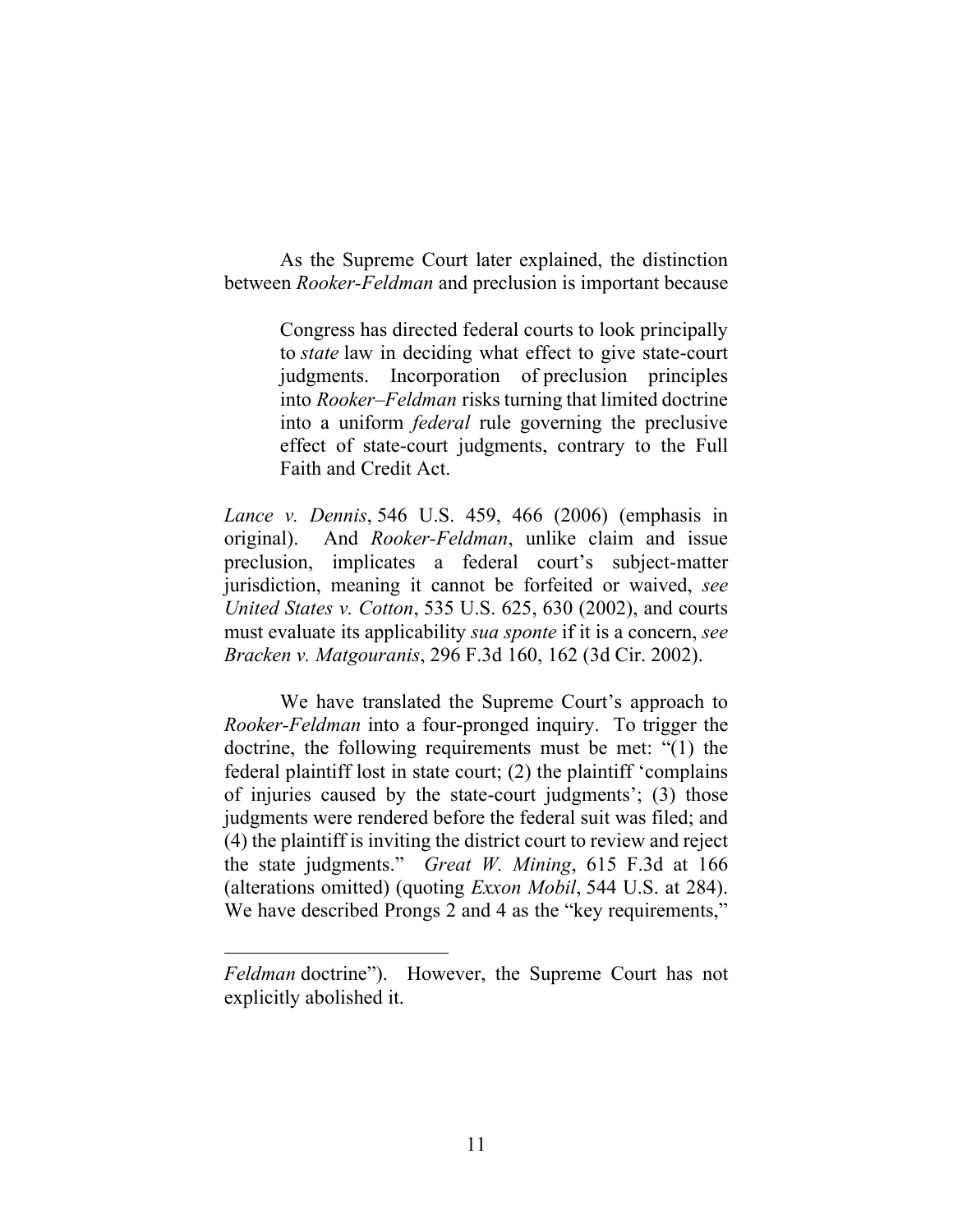*id.* at 168, but only meeting all four requirements prevents a district court from exercising jurisdiction under *Rooker-Feldman*. We focus primarily on Prongs 2 and 4, neither of which was satisfied here. We also discuss Prong 1 as to Carol's claim.

# **IV. Discussion**

# **A. Prong 2**

To repeat, Prong 2 requires a plaintiff to "complain[] of injuries caused by the state-court judgments." *Great W. Mining*, 615 F.3d at 166. This requirement "may also be thought of as an inquiry into the source of the plaintiff's injury." *Id.* To deprive the court of jurisdiction, the plaintiff's injury must actually be "produced by a state-court judgment and not simply ratified, acquiesced in, or left unpunished by it." *Id.* at 167 (internal quotation marks and citation omitted).

Any injury Timothy and Carol suffered was not "caused by" a state court judgment.<sup>6</sup> As an initial matter, Natale, the Borough police chief, represented to the state court judge that the Borough had preexisting authority under a Borough

<sup>&</sup>lt;sup>6</sup> The Vuyaniches argue the state court's June 18, 2019 order was not a "judgment" at all because it was an interlocutory order issued before Timothy's conviction and did not satisfy the "practical finality approach" we adopted in *Malhan v. Sec'y United States Dep't of State*, 938 F.3d 453, 460 (3d Cir. 2019). We need not address this issue because even assuming, without deciding, that the order was an effectively final judgment, it did not cause the Vuyaniches' injuries for the reasons that follow.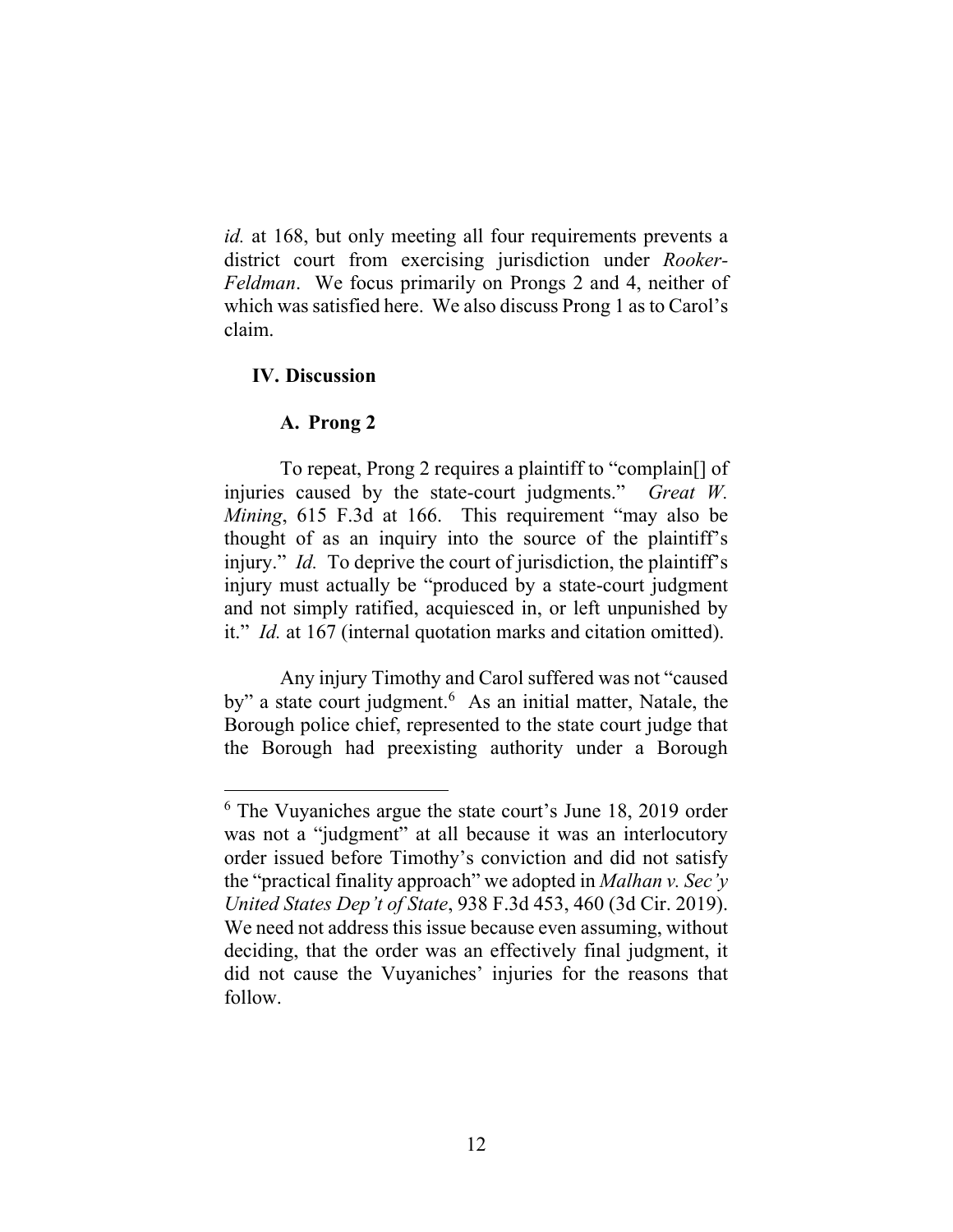ordinance to seize at least some of the Vuyaniches' property. It is not clear this was true; Natale previously sent an internal email suggesting he believed the Borough could only clean up the property after obtaining permission from Timothy or a state court. However, Natale's position before the state court was at least defensible: a local ordinance facially permits the Borough, when confronted with vehicles on private property that have remained in nuisance condition despite notice of the problem to the owner, "to correct the conditions" by "enter[ing] upon the offending premises." App. at 182. Accordingly, if the Vuyaniches received the requisite notice, the Borough could arguably have removed at least the inoperative vehicles absent any action from the state court.

But even if the Borough lacked independent authority to seize the Vuyaniches' property, the state court is best viewed as having "acquiesced in" or "ratified" the Borough's seizure of the property rather than having "produced" it. *Great W. Mining*, 615 F.3d at 167. The court did not order the Borough to take the Vuyaniches' property or give any specific instructions on how the Defendants could go about the cleanup project. Indeed, to the extent the state court played any role in shaping the ultimate cleanup effort, it was to the Vuyaniches' benefit: Natale suggested the Borough would like to begin cleaning up the property immediately, but the court granted the request of Timothy's counsel for an additional 20 days to remove any valued items from the yard. App. at 118 (Public Defender: "I've been urging [Timothy] to cooperate, and he said that he will do that. We're just looking . . . for more time to see if we can solve this problem"); App at 122 (Judge: "So I'm telling [the Borough], you're not authorized to go in there until at least day 21."). And the actions with which the Vuyaniches principally take issue—springing the cleanup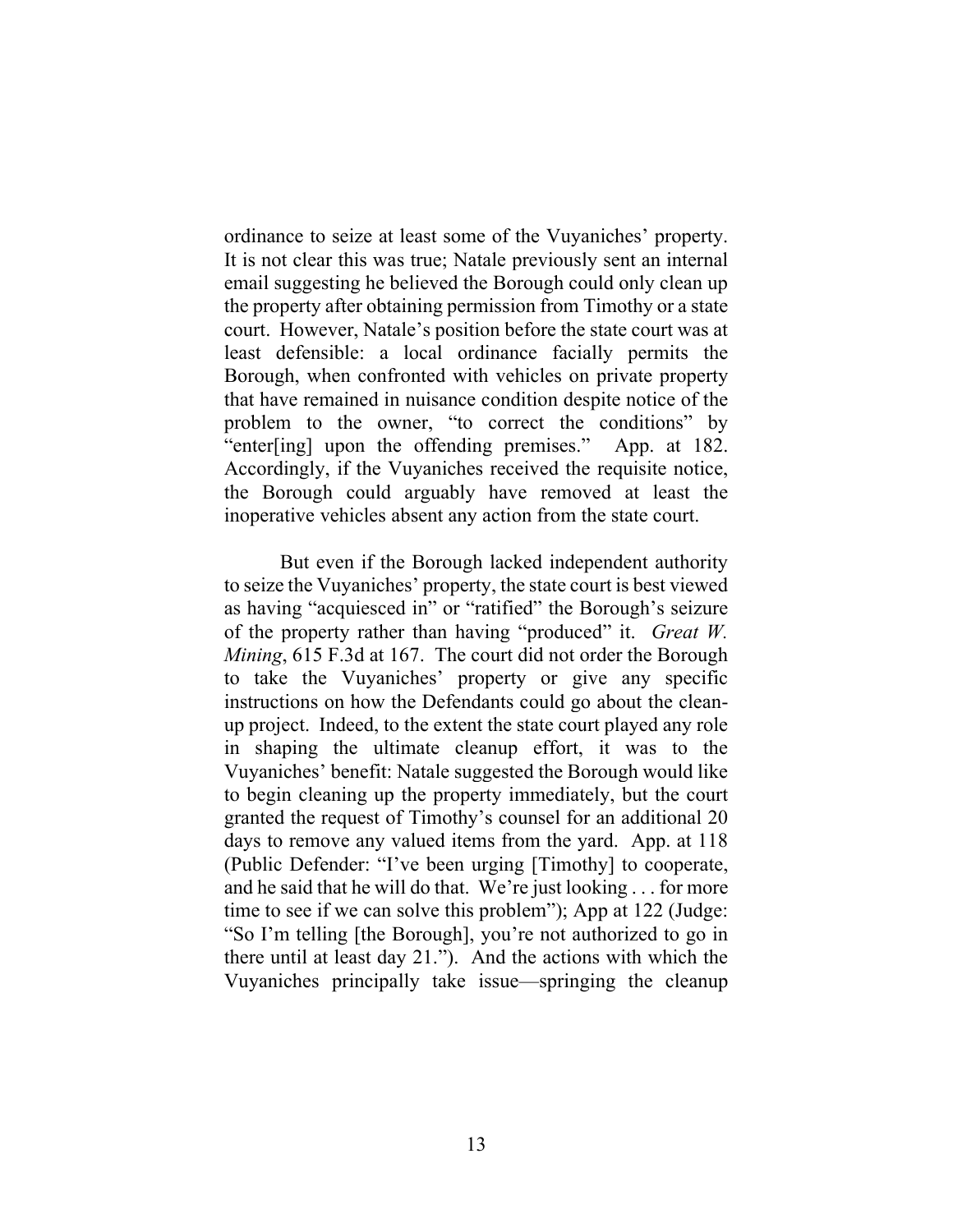request on Timothy at a status hearing without adequate prior notice, trespassing in the "curtilage" area of the Vuyaniches' yard, interfering with their private shed, permanently destroying or selling their property for a profit without keeping an inventory of the items sold or destroyed, and refusing to provide any compensation for the seized property—are traceable to Defendants alone. "When . . . a federal plaintiff asserts injury caused by the defendant's actions and not by the state-court judgment, *Rooker–Feldman* is not a bar to federal jurisdiction." *Great W. Mining*, 615 F.3d at 167; *see also Van Hoven v. Buckles & Buckles, P.L.C.*, 947 F.3d 889, 893 (6th Cir. 2020) (concluding *Rooker-Feldman* was inapplicable because the plaintiff's "injuries . . . did not arise from the [state court's] writs of garnishment by themselves," but rather from the defendants' "actions in tallying the amount of relief requested"); *Hulsey v. Cisa*, 947 F.3d 246, 250 (4th Cir. 2020) (holding that *Rooker-Feldman* did not bar jurisdiction because the plaintiff did not "seek[] redress for an injury caused by the state-court decision *itself* . . . but rather for injuries caused by the defendants' allegedly fraudulent conduct in prosecuting" the state court case against him) (internal citation omitted) (emphasis in original).

At bottom, any injuries the Vuyaniches may have suffered were caused by the Defendants, not the state court. Accordingly, Prong 2 of *Rooker-Feldman* does not apply.<sup>7</sup>

<sup>7</sup> The Vuyaniches urge us to adopt the Eleventh Circuit's position that "[a] claim about conduct occurring after a state court decision . . . cannot be barred under *Rooker–Feldman*." *Target Media Partners*, 881 F.3d at 1286. We decline to adopt any such blanket temporal rule. The timing of the plaintiff's injury is a "useful guidepost," *Great W. Mining*, 615 F.3d at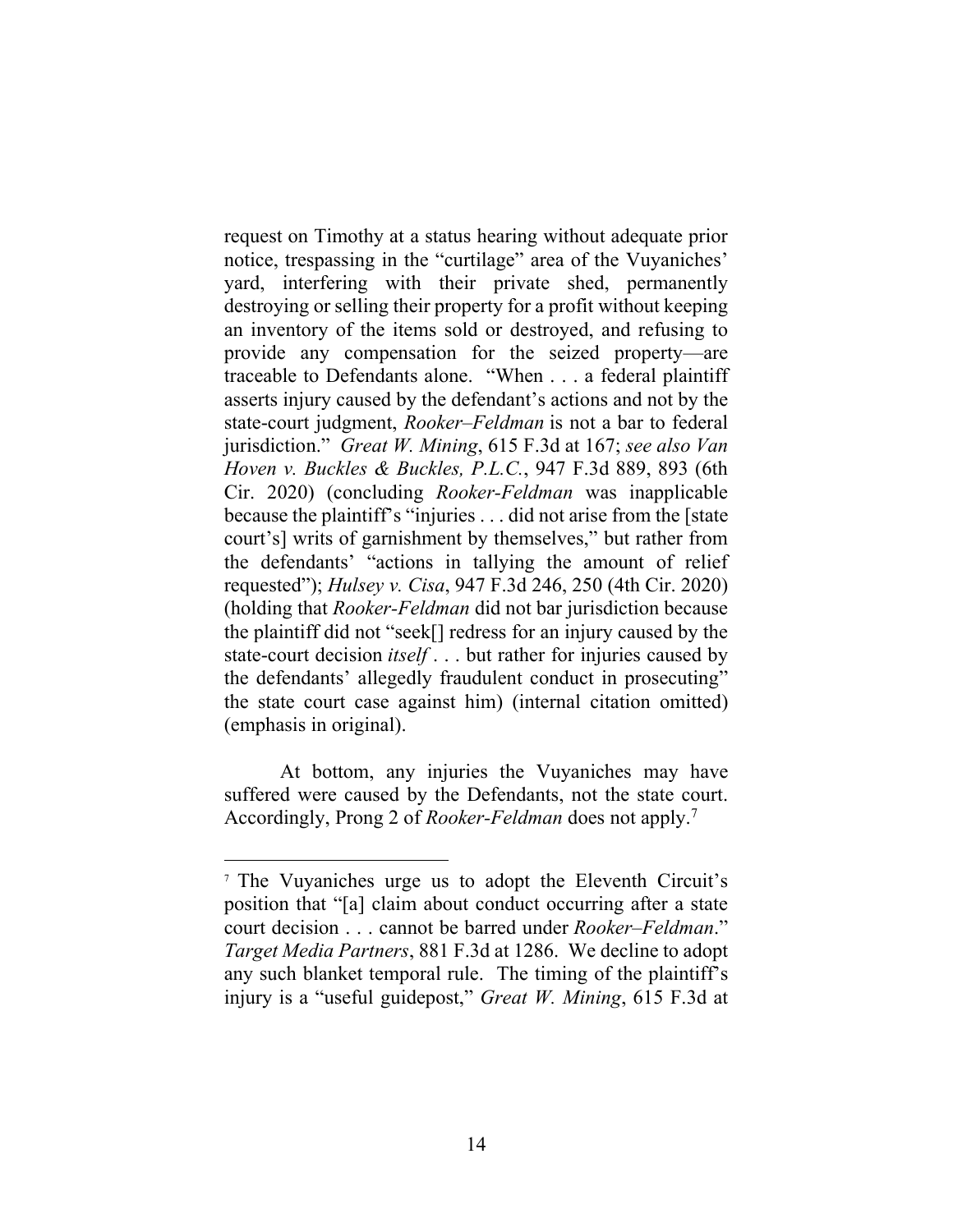# **B. Prong 4**

Even if Prong 2 were satisfied, *Rooker-Feldman* would still not bar jurisdiction because this case does not meet the requirements of Prong 4. To refresh, that prong requires a plaintiff to "invit[e] the district court to review and reject [a] state judgment[]." 8 *Great W. Mining*, 615 F.3d at 166. The Vuyaniches did not invite the District Court to do so.

"When the plaintiff attempts to litigate previously litigated matters, the federal court has jurisdiction as long as the federal plaintiff presents some independent claim, even if that claim denies a legal conclusion reached by the state court." *In re Philadelphia Ent. & Dev. Partners*, 879 F.3d 492, 500 (3d Cir. 2018) (quoting *Great W. Mining*, 615 F.3d at 169) (internal quotation marks omitted). "In other words, if the federal court's review does not concern 'the bona fides of the prior judgment,' the federal court 'is not conducting [prohibited] appellate review'" even if "the claim for relief if granted would as a practical matter undermine a valid state

<sup>167,</sup> but that a plaintiff's injury is caused by conduct occurring after a state court decision is not on its own dispositive to the Prong 2 analysis. It is easy to imagine scenarios in which this prong of *Rooker-Feldman* could be satisfied even when some of the conduct at issue took place after a state court decision for example, when a state court explicitly ordered defendants to take the precise action that later gave rise to the plaintiff's claims, and the plaintiff asks the district court to vacate the state court judgment ordering that action.

<sup>&</sup>lt;sup>8</sup> Again, we assume without deciding that the June 18, 2019 order was a "judgment."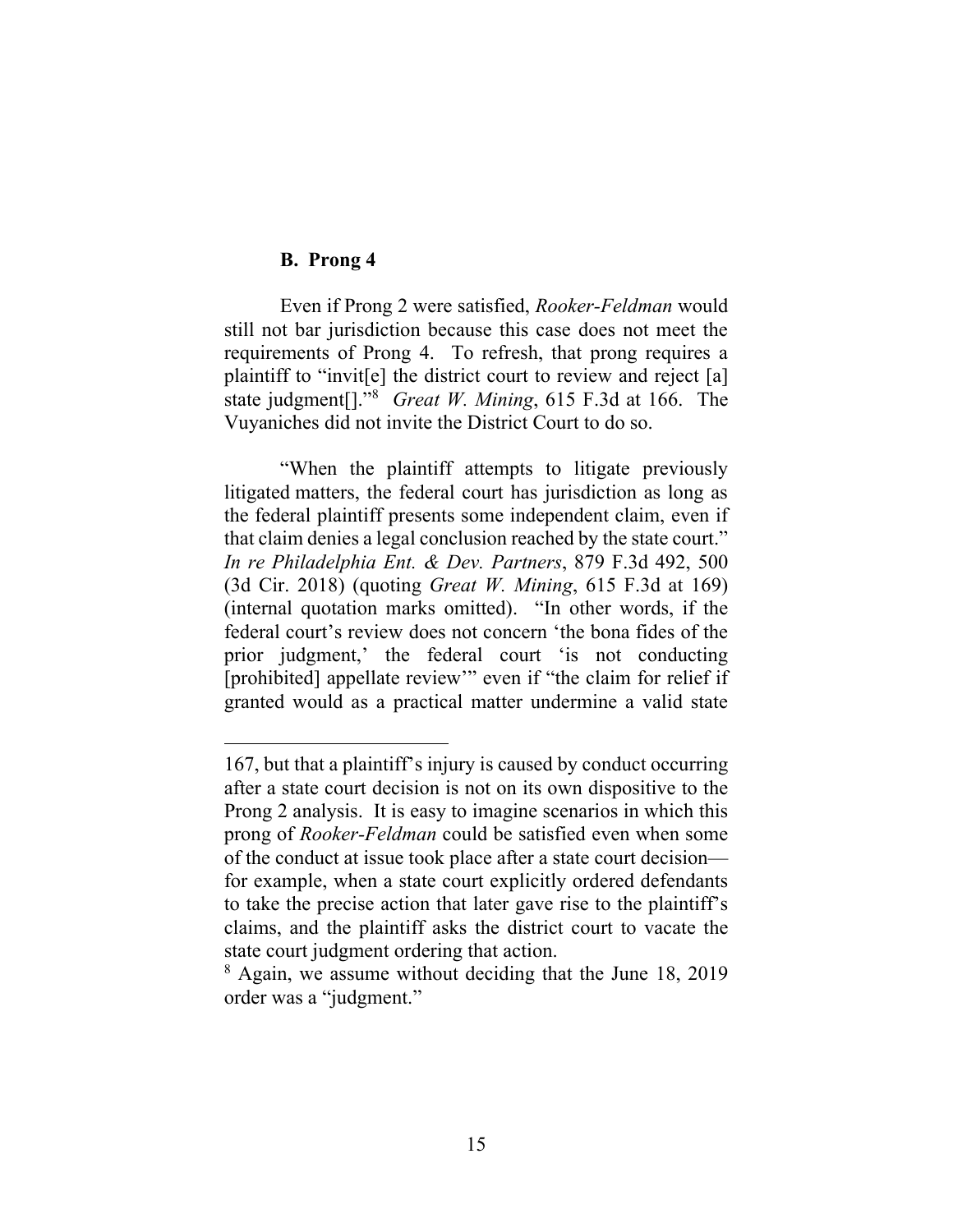court order." *Id.* at 500, 503 (quoting *Great W. Mining*, 615 F.3d at 169).

Here, the Vuyaniches have presented the requisite "independent claim[s]": they have challenged the Defendants' actions as unconstitutional and tortious. The District Court could have ruled on these claims without conducting appellate review of the June 18, 2019 order. For example, without reviewing or rejecting the state court order, that Court could have held unconstitutional the ordinance of the Borough ostensibly authorizing it to seize the Vuyaniches' property. *See Great W. Mining*, 615 F.3d at 168 (noting that declaring a statute unconstitutional would not "amount to appellate reversal or modification of a valid state court decree" relying on that statute). Similarly, without touching the underlying state court order, the District Court could have concluded the Borough carried out the clean-up in an unconstitutional or tortious way. It is of no consequence that these conclusions might, "as a practical matter[,] undermine" the efficacy of the state court order. *In re Philadelphia Ent.,* 879 F.3d at 503.

To be sure, the Vuyaniches' federal complaint asserts that the state court's order was "invalid." *See, e.g.*, App. at 39, 40, 57. But doing so remains insufficient, on its own, to trigger *Rooker-Feldman*. *Great W. Mining*, 615 F.3d at 171. The Vuyaniches are "not merely contending that the state-court decision[] w[as] incorrect or that [it was] in violation of the Constitution. Instead, [they] claim[] that people involved in the decision violated some independent right." *Id.* at 172 (internal quotation marks and citation omitted). And importantly, the Vuyaniches did not ask the District Court to overturn the June 18, 2019 state-court order, but rather sought damages for the actions Defendants took under the guise of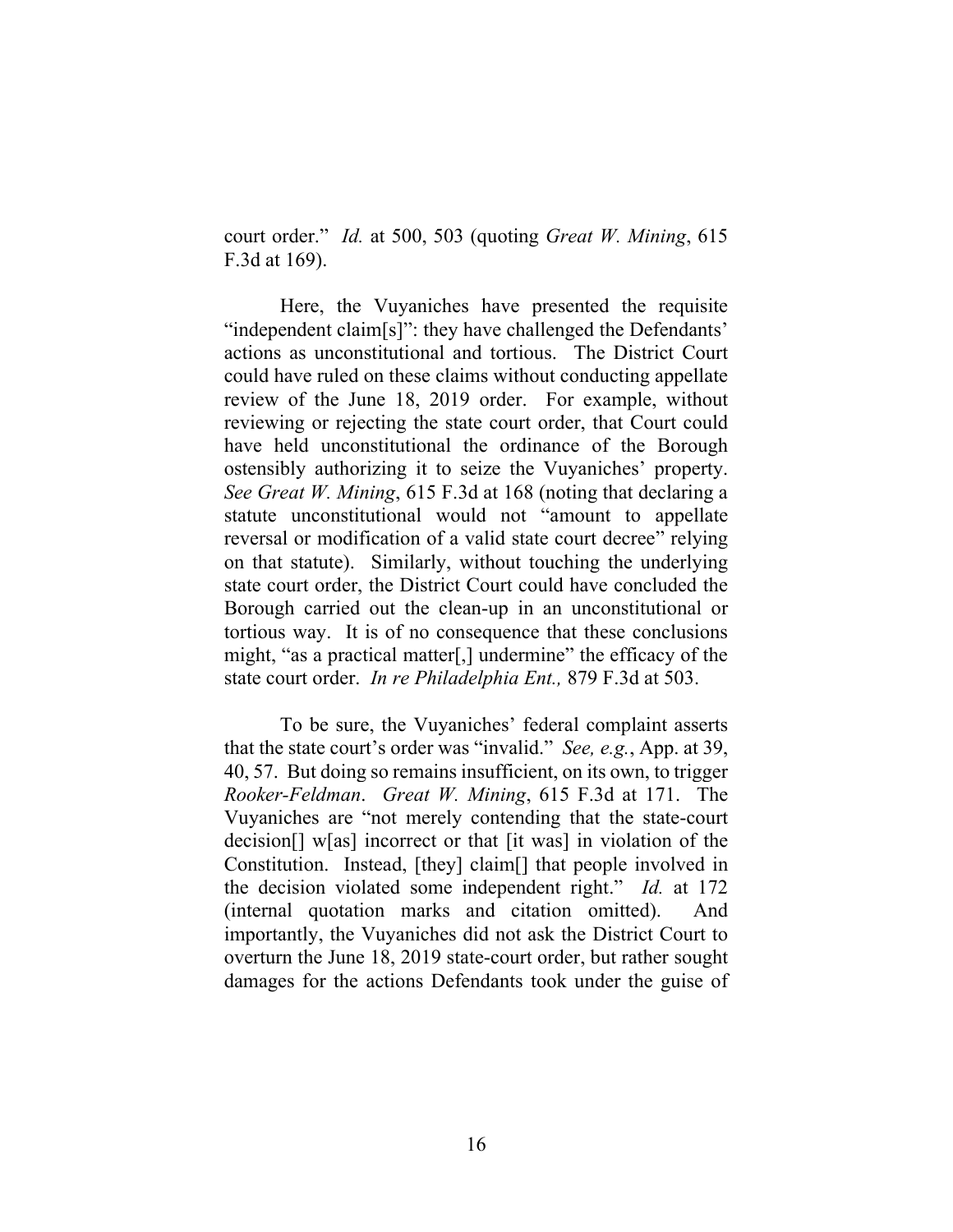implementing that order. *See id.* at 173 ("[W]hile [plaintiff's] claim for damages may require review of state-court judgments and even a conclusion that they were erroneous, those judgments would not have to be rejected or overruled for Great Western to prevail."). The complaint raises the alleged invalidity of the state court's order only to assert that the document does not provide "lawful justification" for Defendants' actions or a "legally permissible substitute for a warrant issued upon probable cause." App. at 57, 70. At most, the complaint contends that the state court order offers Defendants no legal safe harbor. But the Vuyaniches bring no direct challenge to the state court order itself.

In this respect, this case stands in stark contrast to the *Rooker* and *Feldman* decisions. In the former, the plaintiff asked the district court to declare a state court's judgment "null and void." 263 U.S. at 414. And in *Feldman*, parties who had unsuccessfully petitioned the District of Columbia's highest court to waive certain bar requirements "commenced a federalcourt action against the very court that had rejected their applications." *Exxon-Mobil*, 544 U.S. at 283.<sup>9</sup> Unlike in those cases, the relief requested in our case—money damages for the Defendants' allegedly overzealous cleanup efforts—does not

<sup>9</sup> Notably, even in the *Feldman* case itself, the Supreme Court declined to apply a jurisdictional bar to all of the plaintiffs' claims. Instead, it concluded that while the district court lacked subject-matter jurisdiction over the plaintiffs' challenge to the state court's specific application of the bar requirements, it retained jurisdiction to the extent plaintiffs "mounted a general challenge to the constitutionality of" the relevant bar requirements. *Feldman*, 460 U.S. at 483.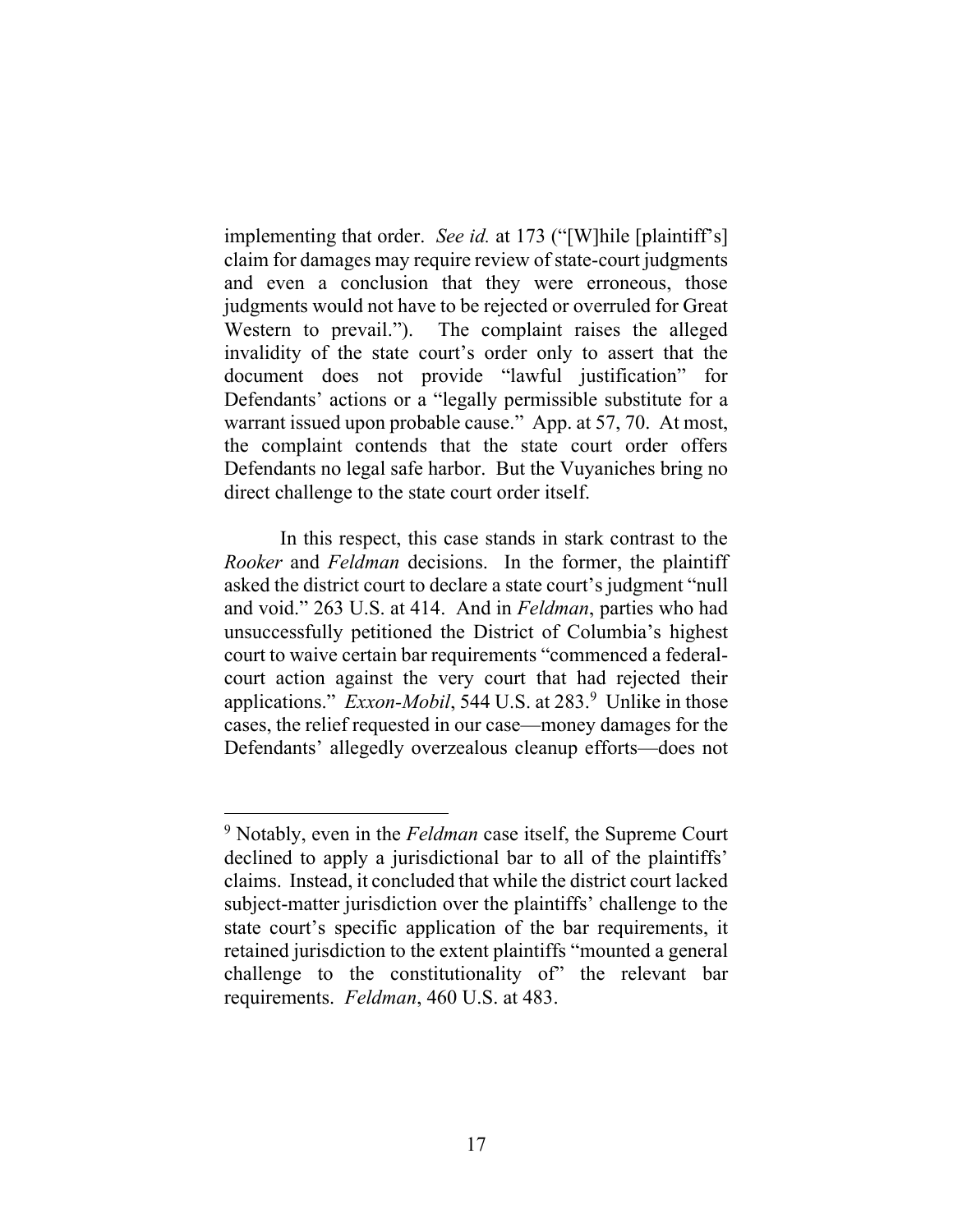invite the District Court to review and reject a state court judgment.

# **C. Prong 1**

Although the failure to satisfy either Prong 2 or Prong 4 dooms Defendants' *Rooker-Feldman* argument, we also take the opportunity to recognize an abrogation of the law the District Court relied on to hold that Prong 1 bars Carol's claim.<sup>10</sup> Carol did not lose in state court; she was not even a party to the criminal proceeding against Timothy or to the state court's June 18, 2019 order. The District Court concluded this fact was irrelevant, relying on our decision in *Marran v. Marran*, 376 F.3d 143, 151 (3d Cir. 2004), which held that "*Rooker-Feldman* bars actions brought by parties in privity with the parties in the state action." *Id.* (citation omitted). Because Timothy and Carol own their property as joint tenants and had an apparently equal claim to the personal effects removed during the cleanup effort, the District Court concluded they were in privity and that *Rooker-Feldman*  barred Carol's claims as well.

We disagree with that conclusion. Although the Court correctly characterized our decision in *Marran*, the Supreme Court partially abrogated that holding in *Lance v. Dennis* by concluding that "[t]he *Rooker–Feldman* doctrine does not bar actions by nonparties to the earlier state-court judgment simply because, for purposes of preclusion law, they could be

<sup>10</sup> Given our holding on the "key requirements" of *Rooker-Feldman* (Prongs 2 and 4), we need not otherwise analyze Prong 1 (with respect to Timothy) or Prong 3.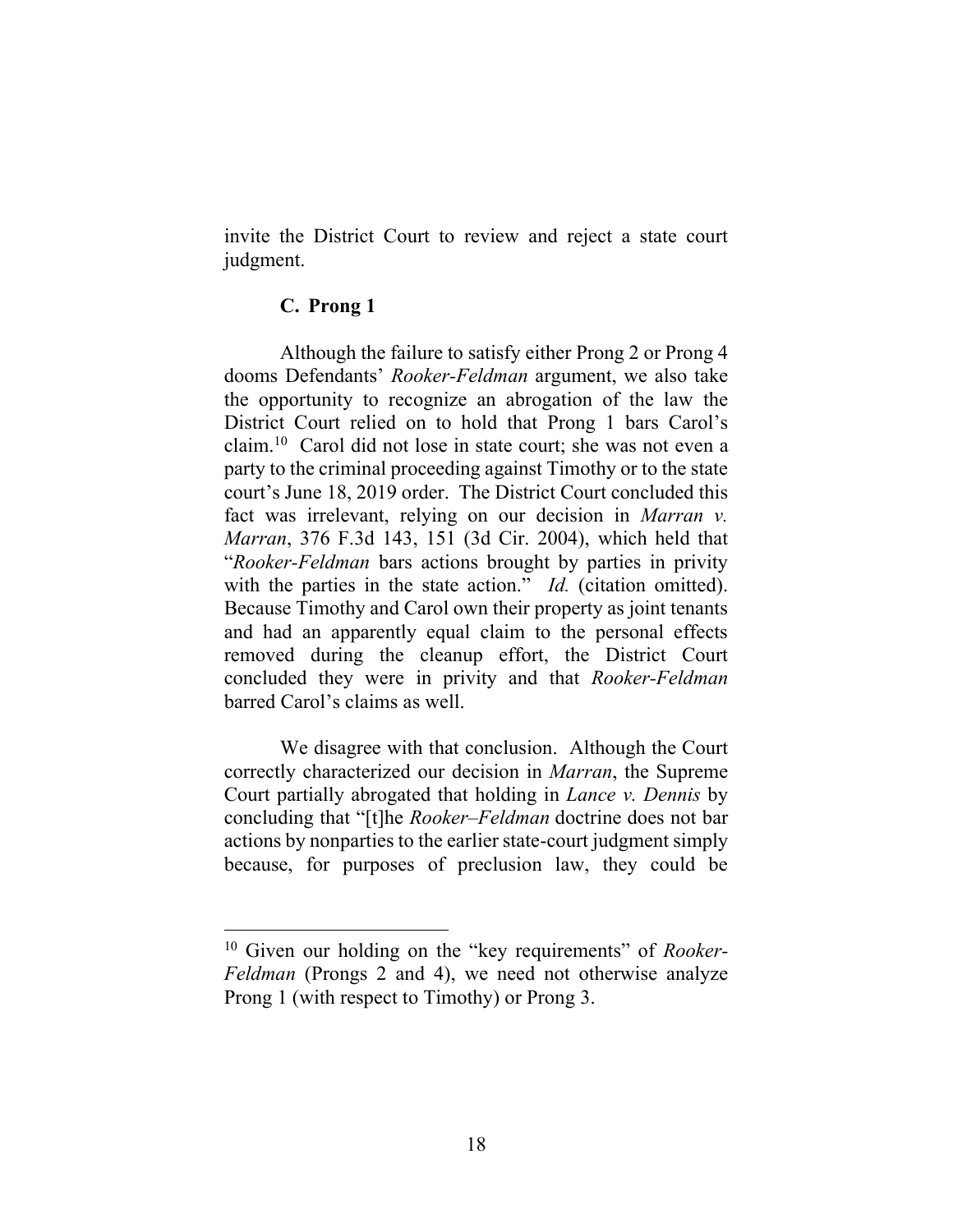considered in privity with a party to the judgment." 546 U.S. at 466.

*Lance* governs here. To be sure, it left open the possibility that *Rooker-Feldman* might sometimes prevent federal claims from a party not named in an earlier state proceeding, like when an "estate takes a *de facto* appeal in a district court of an earlier state decision involving [a] decedent." *Id.* n.2. But *Rooker-Feldman* does not bar Carol's claim "simply because, for purposes of preclusion law, [she] could be considered in privity with" Timothy. *Id.*

#### **D. Alternative Bases for Dismissal**

Defendants argue that even if *Rooker-Feldman* poses no bar to federal subject-matter jurisdiction, we should affirm dismissal of the case on an alternative ground: because the Vuyaniches' claims are barred by issue preclusion and under the doctrine articulated in *Heck v. Humphrey*, 512 U.S. 477, 486–87 (1994), which provides that a plaintiff may not recover damages under § 1983 if doing so would imply the invalidity of a prior conviction that has not otherwise been overturned. The District Court did not reach this alternative, and indeed Timothy was not convicted until after the District Court dismissed the case.

"We ordinarily decline to consider issues not decided by a district court, choosing instead to allow that court to consider them in the first instance." *Forestal Guarani S.A. v. Daros Int'l, Inc.*, 613 F.3d 395, 401 (3d Cir. 2010). There is no reason to depart from that principle here. *See Skinner v. Switzer*, 562 U.S. 521, 533 n.11 (2011) ("[Q]uestions of preclusion unresolved below are 'best left for full airing and decision on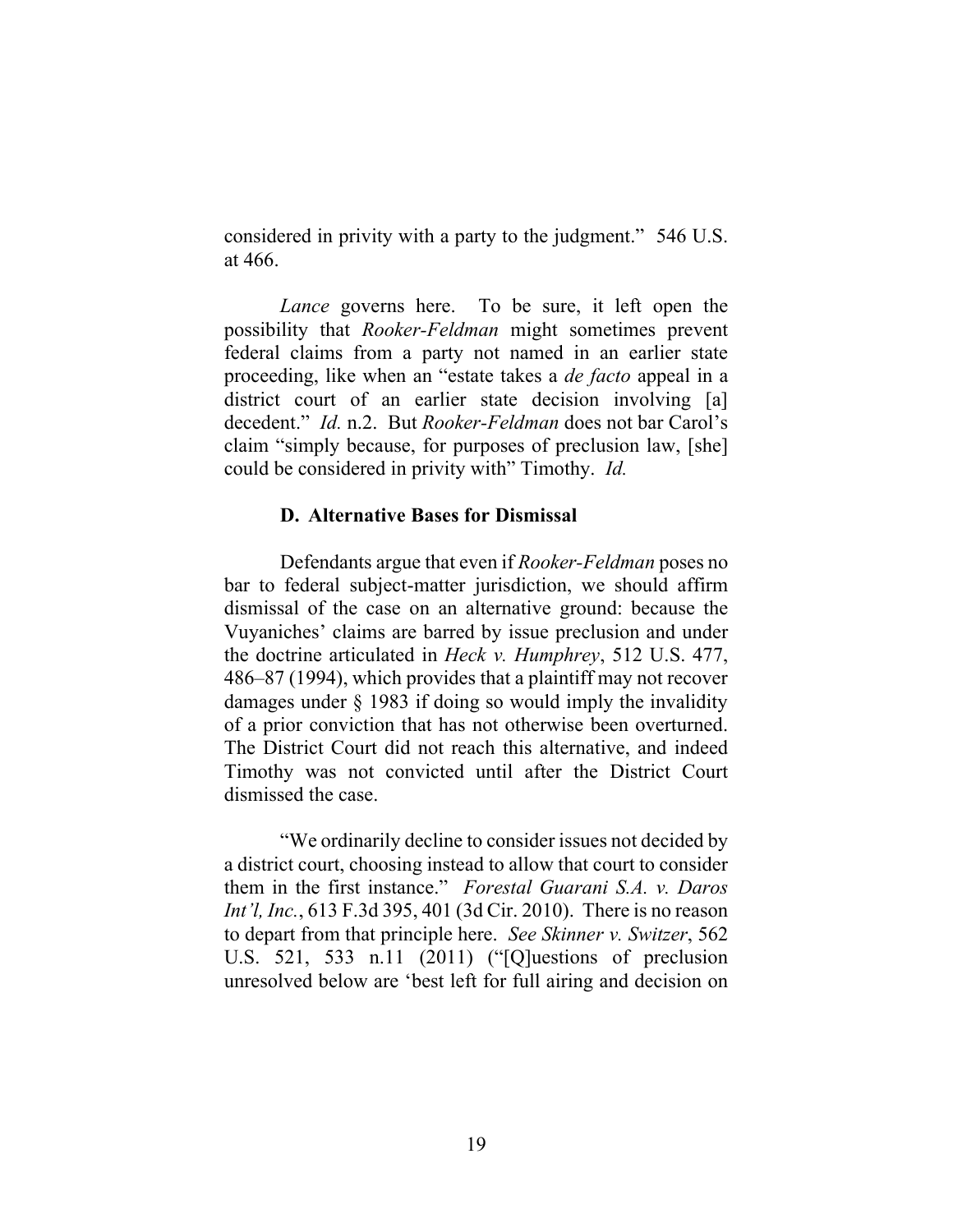remand.'") (quoting *Lance*, 546 U.S. at 467 (Ginsburg, J., concurring)).

Although "all courts 'have an independent obligation to determine whether subject-matter jurisdiction exists,'" *Great W. Mining*, 615 F.3d at 163 (quoting *Arbaugh v. Y & H Corp.*, 546 U.S. 500, 514 (2006)), we need not address Defendants' alternative preclusion arguments in the first instance because preclusion "is not a jurisdictional matter," *Exxon Mobil*, 544 U.S. at 293. And as panels of our Court have stated in not precedential opinions, *Heck* does not present jurisdictional issues either. *See, e.g.*, *Ortiz v. New Jersey State Police*, 747 F. App'x 73, 77 (3d Cir. 2018); *Bolick v. Sacavage*, 617 F. App'x 175, 177 (3d Cir. 2015) (per curiam); *Reaves v. Pennsylvania Bd. of Prob. & Parole*, 580 F. App'x 49, 54 n.3 (3d Cir. 2014) (per curiam).

Importantly, the *Heck* decision contains no jurisdictional language. Instead, it holds that a "§ 1983 cause of action for damages attributable to an unconstitutional conviction or sentence does not accrue until the conviction or sentence has been invalidated." *Heck*, 512 U.S. at 489–90; *see also Teagan v. City of McDonough*, 949 F.3d 670, 678 (11th Cir. 2020) (noting, in a dictum, that "the Supreme Court's own language suggests that *Heck* deprives the plaintiff of a cause of action—not that it deprives a court of jurisdiction"). Consistent with this approach, at least one of our sister circuits has treated *Heck* as an affirmative defense rather than a jurisdictional rule. *See Carr v. O'Leary*, 167 F.3d 1124, 1126 (7th Cir. 1999) ("The failure to plead the *Heck* defense in a timely fashion was a waiver[.]"); *but see O'Brien v. Town of Bellingham*, 943 F.3d 514, 529 (1st Cir. 2019) (stating, without analysis, that "[w]hether *Heck* bars § 1983 claims is a